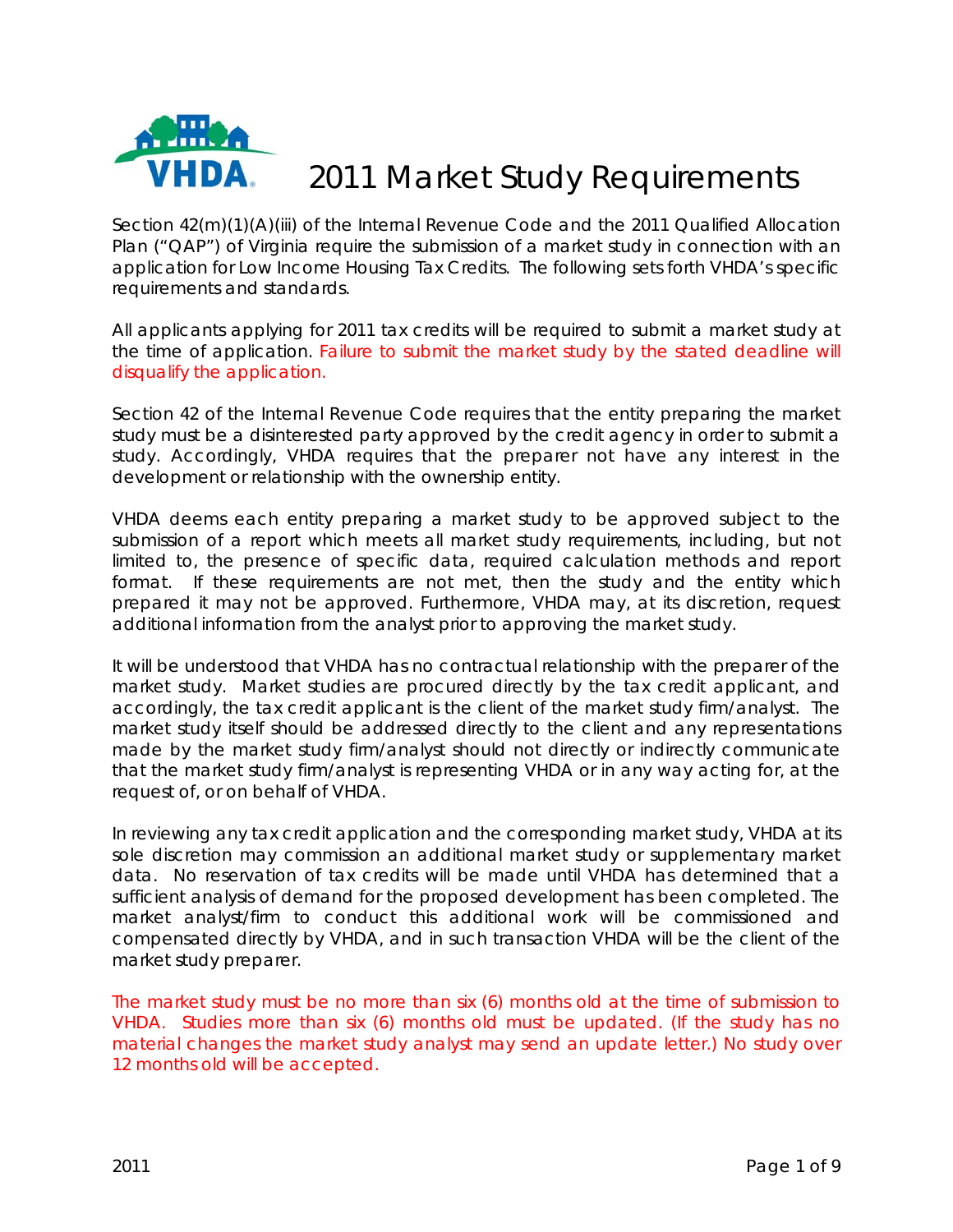Any market study submitted to VHDA in connection with a tax credit application will remain VHDA's possession and may continue to be relied upon by VHDA in determining the market feasibility of the proposed development, regardless of any circumstances that might exist between the tax credit applicant and the market study analyst or firm.

On occasion there are inconsistencies between certain representations in the tax credit application and representations in the market study pertaining to various development attributes, such as architectural features, unit amenities, site amenities, etc. Note that in these instances VHDA will rely only upon representations made in the tax credit application, including supporting application documentation, as the basis for any allocation of tax credits. However, in those instances where the degree of inconsistency implies a disconnection between the tax credit applicant and the market analyst, then the market study may not be approved and the tax credit application may be disqualified.

## **The market study must be submitted in electronic format to VHDA directly from the applicant.**

A complete market study must provide the following information:

## **A. Executive Summary**

- 1. Provide a brief description of the subject property including target population (family/elderly), special needs population, income targeting, construction type, number of buildings, number of units, as well as a physical description of the site, existing buildings (if any) etc.
- 2. Indicate the average vacancy rates at reported comparables in the Primary Market Area (PMA); this must include all tax credit properties located within the PMA.
- 3. Provide a brief statement regarding the capture rates and absorption period based on the proposed rents, unit mix and income targeting.
- 4. Provide a conclusion about the strength of the proposed property in that market area.
- 5. State any recommended modifications to the proposed property and indicate the impact of those changes on the capture rates and absorption period.

# **B. Property Description**

- 1. Property Location
- 2. Construction Type New Construction, Rehabilitation, Adaptive Reuse
- 3. Occupancy Type Family, Elderly
- 4. Target Income Group
- 5. Special Population if applicable
- 6. Number of Buildings
- 7. Number of Stories
- 8. Structure Type Garden Apartments, Townhouse
- 9. Number of Units By Bedroom Size
- 10. Indicate If The Proposal Is A Scattered Site Development
- 11. Proposed Rents and Utility Allowances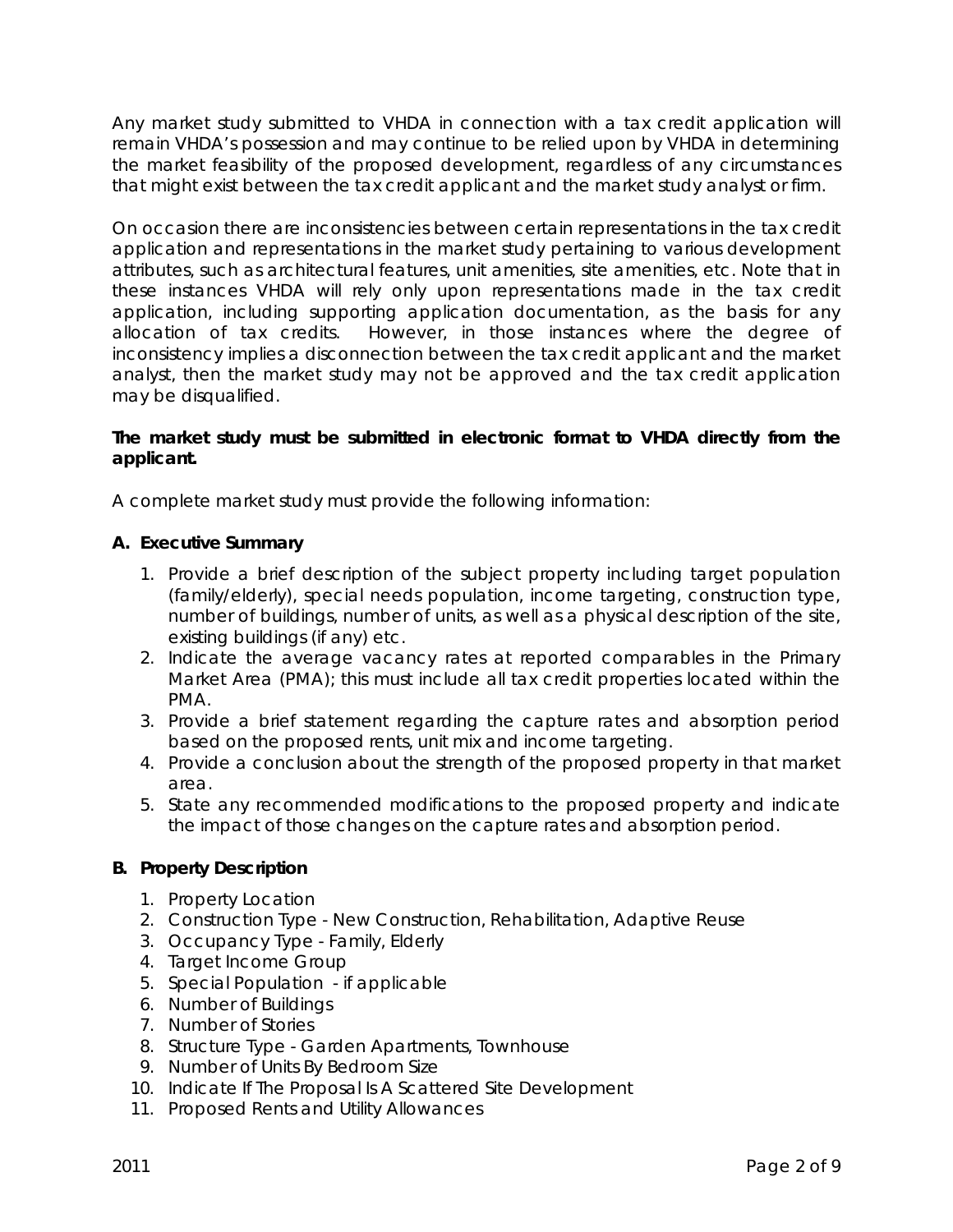12. Proposed Site and Unit Amenities. Note that site amenities of one phase of a development cannot be included as amenities in subsequent phases of a development.

# **C. Site Evaluation**

- 1. The market analyst must visit the site and the market area in general. The date of the visit should be noted in the study.
- 2. Describe the physical features of the site and adjacent parcels. Any negative attributes of the site should be indicated in terms of how they may impact development feasibility. Also describe surrounding land uses, employment, transportation and other services.
- 3. Include good quality color photographs of the subject property and surrounding areas.
- 4. Include a map which clearly identifies the location of the subject property. This map should also identify retail centers, schools (family developments only), employment, healthcare and other local amenities which would be important to the subject property's tenant population. Distance of these from the subject property should also be indicated.
- 5. Include a map identifying all existing and pipeline properties representing competitive developments which could affect lease-up of the proposed property.
- 6. State a conclusion of the site in terms of overall development marketability.

## **D. Primary Market Area**

- 1. The primary market area is to be defined solely by the market analyst and must conform to all requirements.
- 2. The primary market area must be the area from which the development would reasonably be expected to draw the majority of its tenants.
- 3. The market study must include a map which outlines the primary market area.
- 4. All sites in a scattered site development must be within the boundaries of the primary market area.
- 5. The analyst must provide a narrative statement describing the reasoning used in making the primary market area determination.
- 6. Primary market areas are prohibited from being defined using concentric rings.
- 7. Secondary and tertiary markets are strongly discouraged for purposes of calculating demand. If used, must provide detailed explanation of reasoning and source of demand. This will be closely scrutinized by VHDA staff.
- 8. Analysts are encouraged to be conservative in defining the primary market area.
- 9. Primary market areas deemed to be inappropriate by VHDA will cause the market study/analyst to be rejected, and may cause the tax credit application to be disqualified.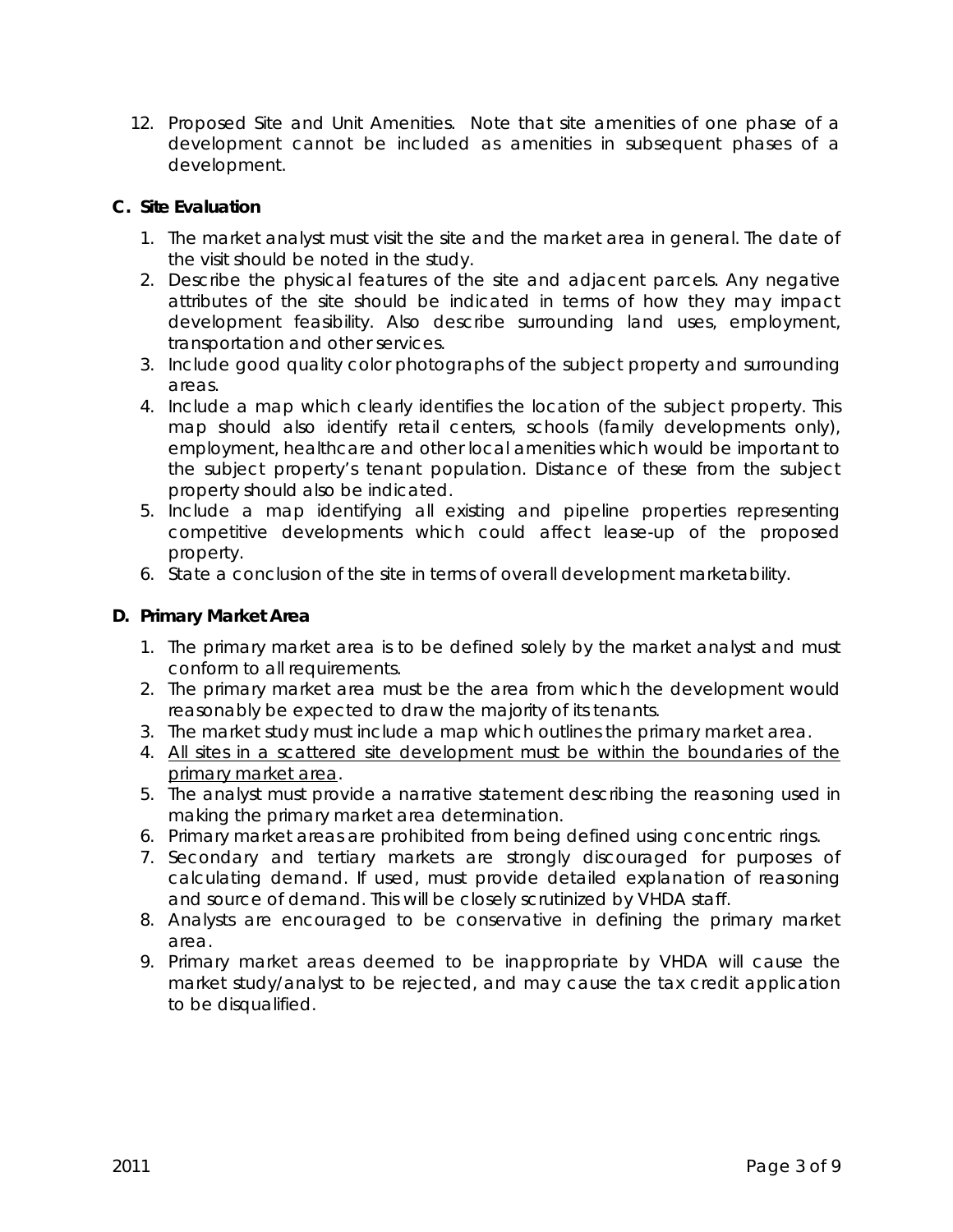## **E. Market Area Employment Trends**

- 1. Employment by industry indicate the number employed and percentage of total in PMA.
- 2. Major current employers, workforce size and anticipated expansions or contractions. Also indicate any planned new employers and their impact on employment in the area.
- 3. Employment and unemployment trends in the PMA and, where possible, locality total workforce figures. Provide annualized figures on trends. (Ex: average annual increase in employment of 1.3%)
- 4. Provide a narrative analysis of the data, including a conclusion relating the data to demand for the proposed housing.

## **F. Market Area Demographic Data**

Provide the following demographic information for the market area, giving historical data as well as current data and estimates. Include data on population trends and household trends from 2000 to 2010, with projections to 2013. Reputable sources of data should be used. Those sources should be clearly identified in the report. Both numbers and percentages must be shown for the data below. Annualized growth figures must be included. Provide a narrative analysis of the data indicating conclusions regarding the impact of these trends on demand for housing. For these purposes elderly is defined as 65 and older.

## **1. Population Trends**

- a. total population
- b. population by age group
- c. number of elderly and non-elderly (elderly proposals only)

#### **2. Household Trends**

- a. total number of households and average household size
- b. the number of owner and renter household (if appropriate, breakout by elderly/non-elderly)
- c. households by income (if elderly development, indicate income distribution of elderly households only)
- d. renter households by number of persons in the household

#### **G. Development-Specific Demand Analysis**

- **1. Income Restrictions:** Use the applicable income restrictions of the proposed development. Analysts must take the income and occupancy restrictions indicated in the tax credit application into account when estimating demand.
- **2. Affordability:** Analysts should assume that family households are able to pay no more than **35%** of gross income towards total housing costs and that elderly households are able to pay no more than **40%** of gross income towards total housing costs. The demand analysis must clearly indicate the minimum and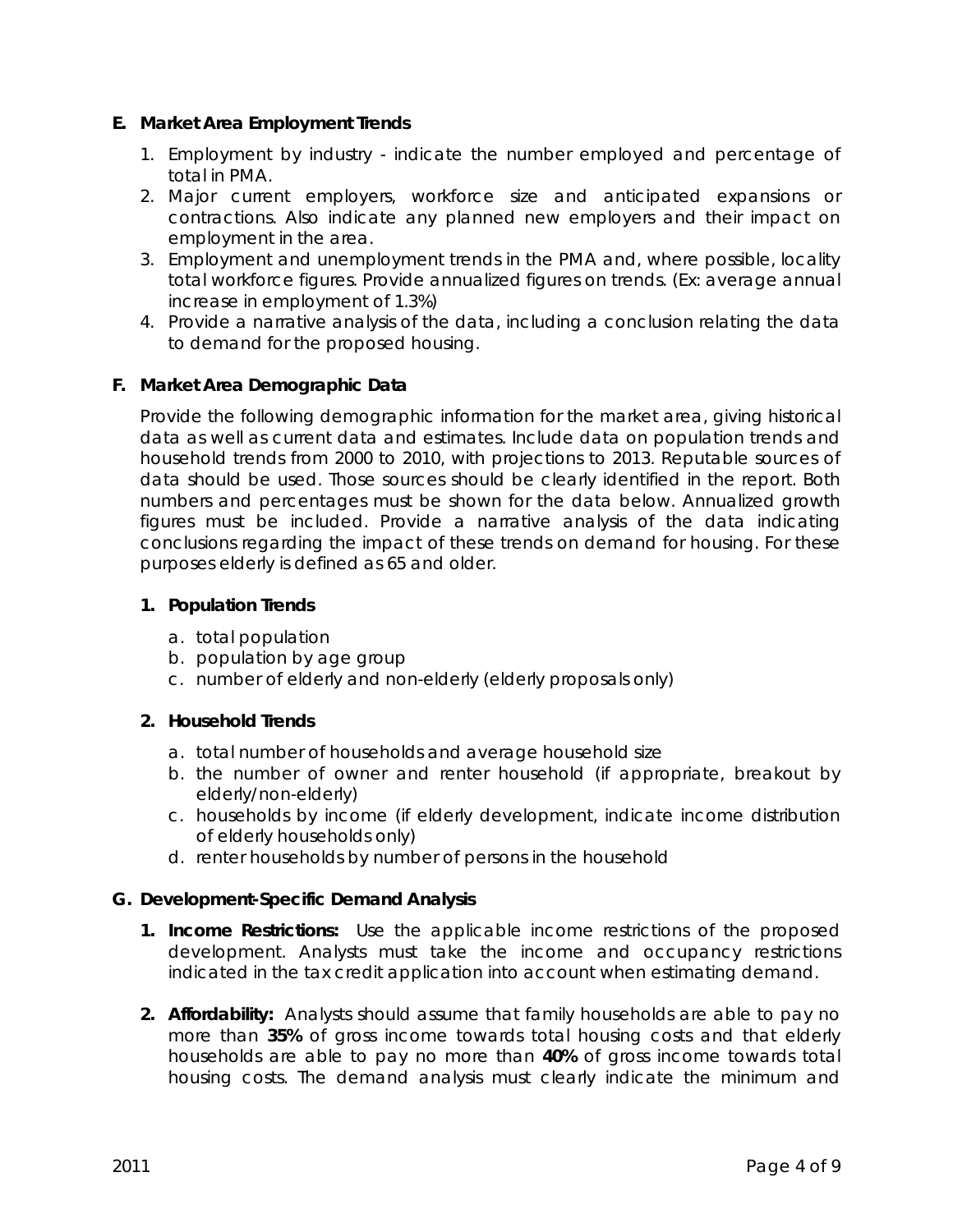maximum income range for each targeted group, as reflected in the table shown at paragraph II.G.4.

For applicants proposing developments with Section 8 project-based rental assistance analysts should use the lesser of maximum allowable tax credit rents or proposed rents based on income targeting indicated in the application in determining affordability.

For applicants proposing developments with market rate units, the analyst must make a reasonable determination of a maximum income level beyond which a household would not likely be a participant in the rental housing market. Assumptions used in making this determination must be clearly stated in the report.

- **3. Demand:** Data used in deriving demand must come from reputable sources, such as Claritas, the U.S. Census, etc. Demand must be derived from the following sources:
	- a. **Demand From New Rental Households**: Determine new units in the primary market area based on projected rental household growth. This is to be determined using 2010 as the base year and projecting forward to 2012. The projected population must be limited to the target group, age and income appropriate. Demand for each target group must be shown separately, as reflected in the table shown at paragraph II.G.4.

Demand estimates for proposals for elderly developments must be derived from household population aged 65 and older.

In instances where a significant number of proposed units (more than 20%) are comprised on three- and four-bedroom units, the analyst must refine the analysis by factoring in the number of large households, typically four or more persons. Failure to account for this may result in overstated demand.

- b. **Demand From Existing Households**: To be derived from the 2000 census:
	- **Rent over-burdened households**, if any, within the age group, income group and renters targeted for the proposed development. Overburdened should be assumed to mean those households paying more than 35% of gross income (40% if elderly) for gross rent. Analysts are encouraged to be conservative in this regard.
	- **Households in substandard housing** (overcrowded and/or lack of plumbing): Must be age and income group appropriate. Analysts must use their knowledge of the market area and the proposed development to determine if demand from this source is realistic. Analysts are encouraged to be conservative in this regard.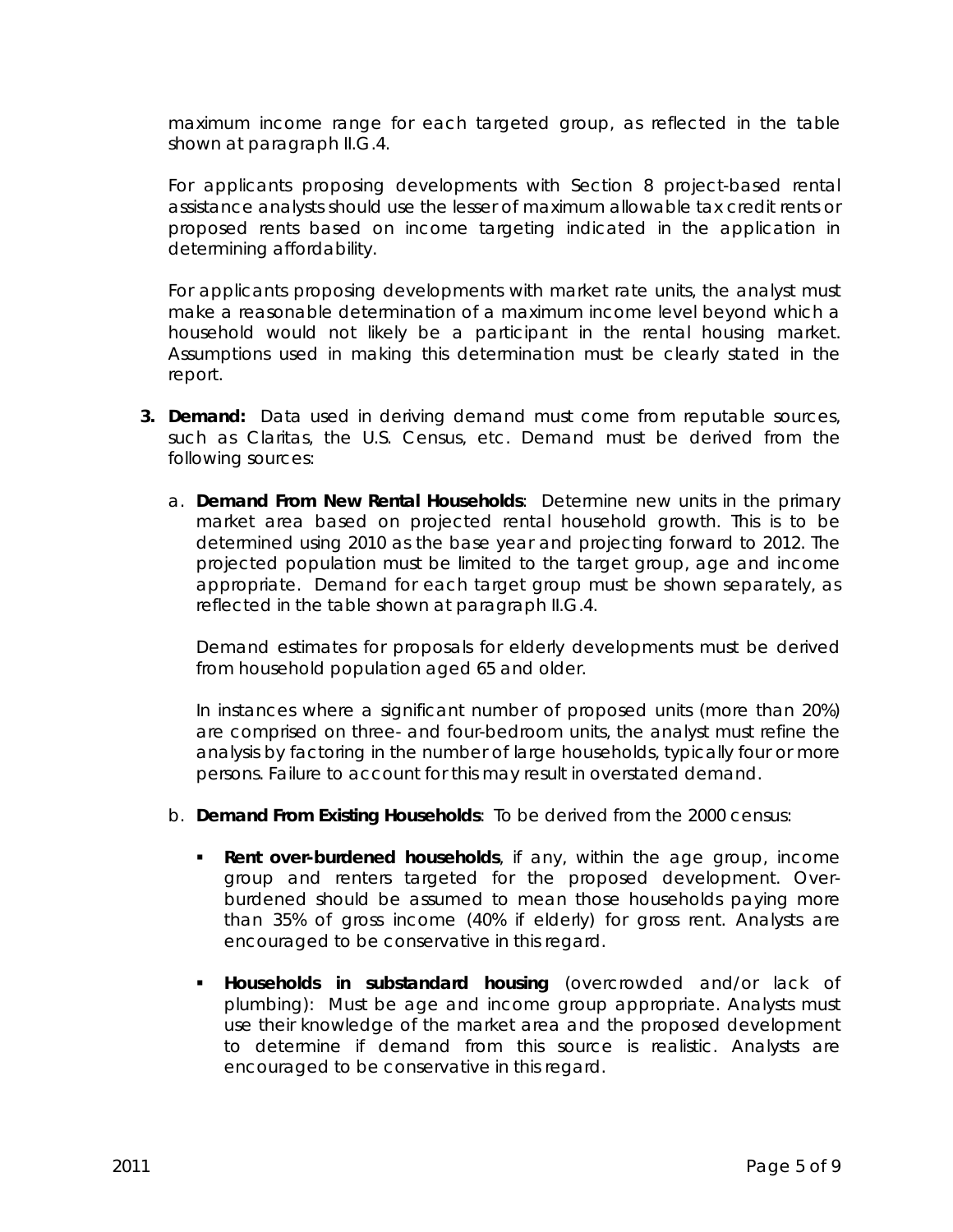- **Elderly homeowners likely to convert to rental housing**: This component may not comprise more than 20% of total demand. The analyst must provide a narrative describing how these numbers were derived. Analysts are encouraged to be conservative in this regard.
- **Existing qualifying tenants likely to remain after renovation**: This component of demand applies only to existing developments undergoing rehabilitation.

The sum of demand from rental household growth and demand from all components of existing households will constitute **Total Demand**.

- 4. **Net Demand Methodology For Capture Rate and Absorption Period**: Analysts are required to use net demand in calculating capture rates and the absorption period. Net demand should be determined by subtracting the supply of vacant comparable units in the PMA, completed or pipeline, from total demand. Vacancies in developments placed in service that have not yet reached stabilized occupancy (95%) must also be included in supply.
	- a. **Capture Rate**: Calculated by dividing the number of units in the proposed development by net demand. Demand and capture rates must be calculated for each income target group and bedroom size being proposed. Analysts must provide a narrative analysis of this data as it pertains to market feasibility of the proposed development.
	- b. **Absorption Period**: This will be defined as the estimated time for the development to reach occupancy of 95%. This analysis should consider new rental household growth, the supply of competitive units, trends in stabilization rates of comparable properties, etc.

Demand, Supply, Net Demand and Total Absorption Period should be indicated in the following format: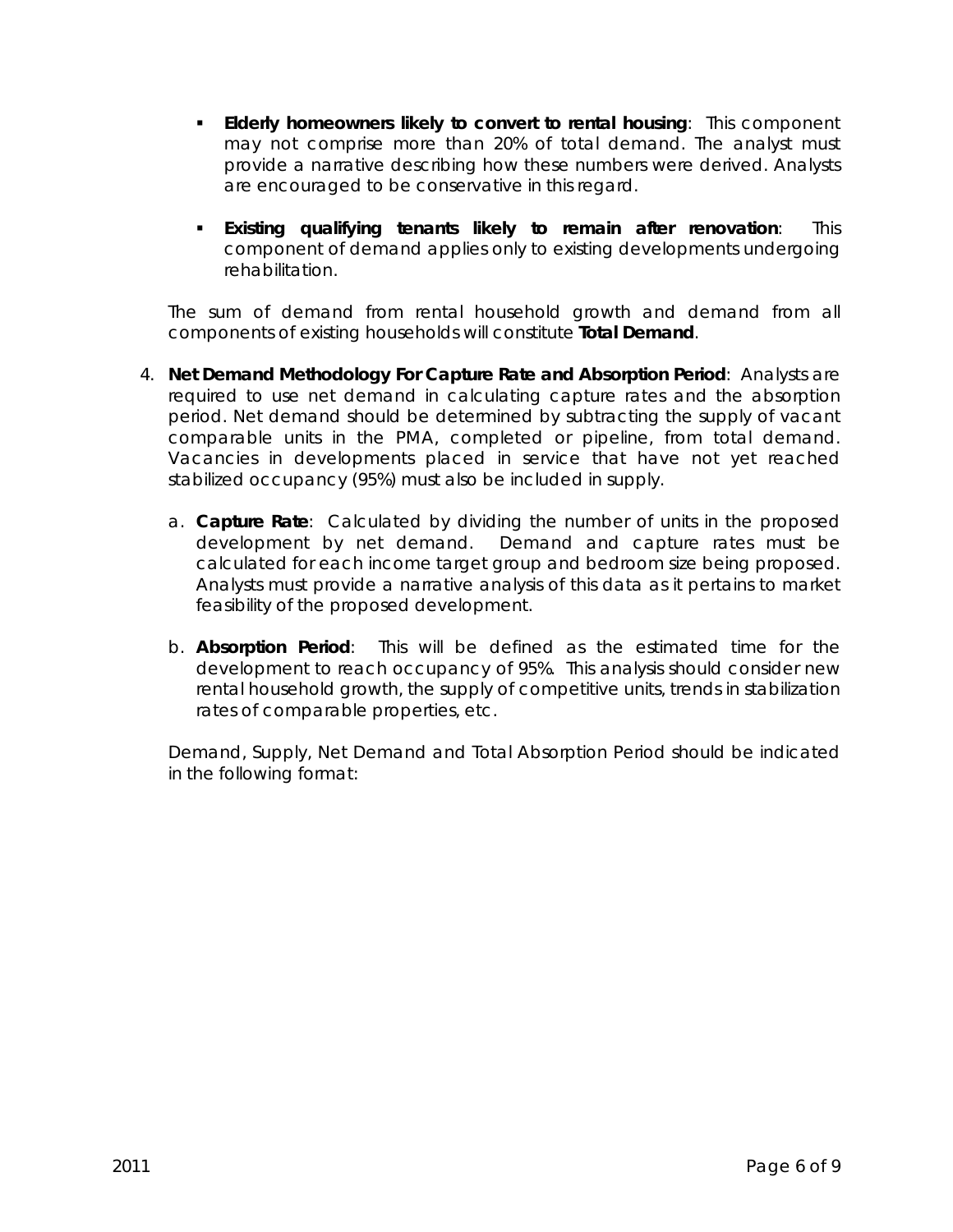|                                    | Up to 40%       | Up to 50%    | Up to 60%    | Market Rate                        |
|------------------------------------|-----------------|--------------|--------------|------------------------------------|
|                                    | (min. income to | (min. income |              | to (min. income to (min. income to |
| <b>Income Restrictions</b>         | max. income)    | max. income) | max. income) | max. income)                       |
| New Rental Households              |                 |              |              |                                    |
| <b>PLUS</b>                        |                 |              |              |                                    |
| <b>Existing Households - Rent</b>  |                 |              |              |                                    |
| Overburdened                       |                 |              |              |                                    |
| <b>PLUS</b>                        |                 |              |              |                                    |
| <b>Existing Households -</b>       |                 |              |              |                                    |
| Substandard Housing                |                 |              |              |                                    |
| <b>PLUS</b>                        |                 |              |              |                                    |
| Elderly Homeowners Likely To       |                 |              |              |                                    |
| Convert To Rental Housing          |                 |              |              |                                    |
|                                    |                 |              |              |                                    |
| <b>PLUS</b>                        |                 |              |              |                                    |
| Existing qualifying tenants likely |                 |              |              |                                    |
| to remain after renovation         |                 |              |              |                                    |
|                                    |                 |              |              |                                    |
| <b>EQUALS</b>                      |                 |              |              |                                    |
| <b>TOTAL DEMAND</b>                |                 |              |              |                                    |
| <b>MINUS</b>                       |                 |              |              |                                    |
| <b>Supply</b> (includes directly   |                 |              |              |                                    |
| comparable vacant units            |                 |              |              |                                    |
| completed or in pipeline in the    |                 |              |              |                                    |
| PMA)                               |                 |              |              |                                    |
| <b>EQUALS</b>                      |                 |              |              |                                    |
| <b>NET DEMAND</b>                  |                 |              |              |                                    |
|                                    |                 |              |              |                                    |
| <b>ABSORPTION PERIOD</b>           |                 |              |              |                                    |

In addition to the above statement of Net Demand, the analyst is free to state other measures of demand in the body of the report. These statements must be fully explained as to where such demand is being derived, i.e. pent-up demand, tertiary demand, or demand from existing tenants in other rental properties.

# **H. Supply Analysis** (Comparable Rental Properties)

The analyst must provide an analysis of comparable multifamily developments in the PMA which adequately describes the conditions in that market area. The analyst must contact all developments listed in the analysis, and must indicate the date, individual contacted and method of contact made at each property. All Low Income Housing Tax Credit developments located within the primary market area must be included in the analysis. All other properties that would compete with, or be affected by the proposed development must also be included in the analysis. The analyst must discuss the current level of demand for these developments and indicate the impact that the proposed property would have on the occupancy of these developments.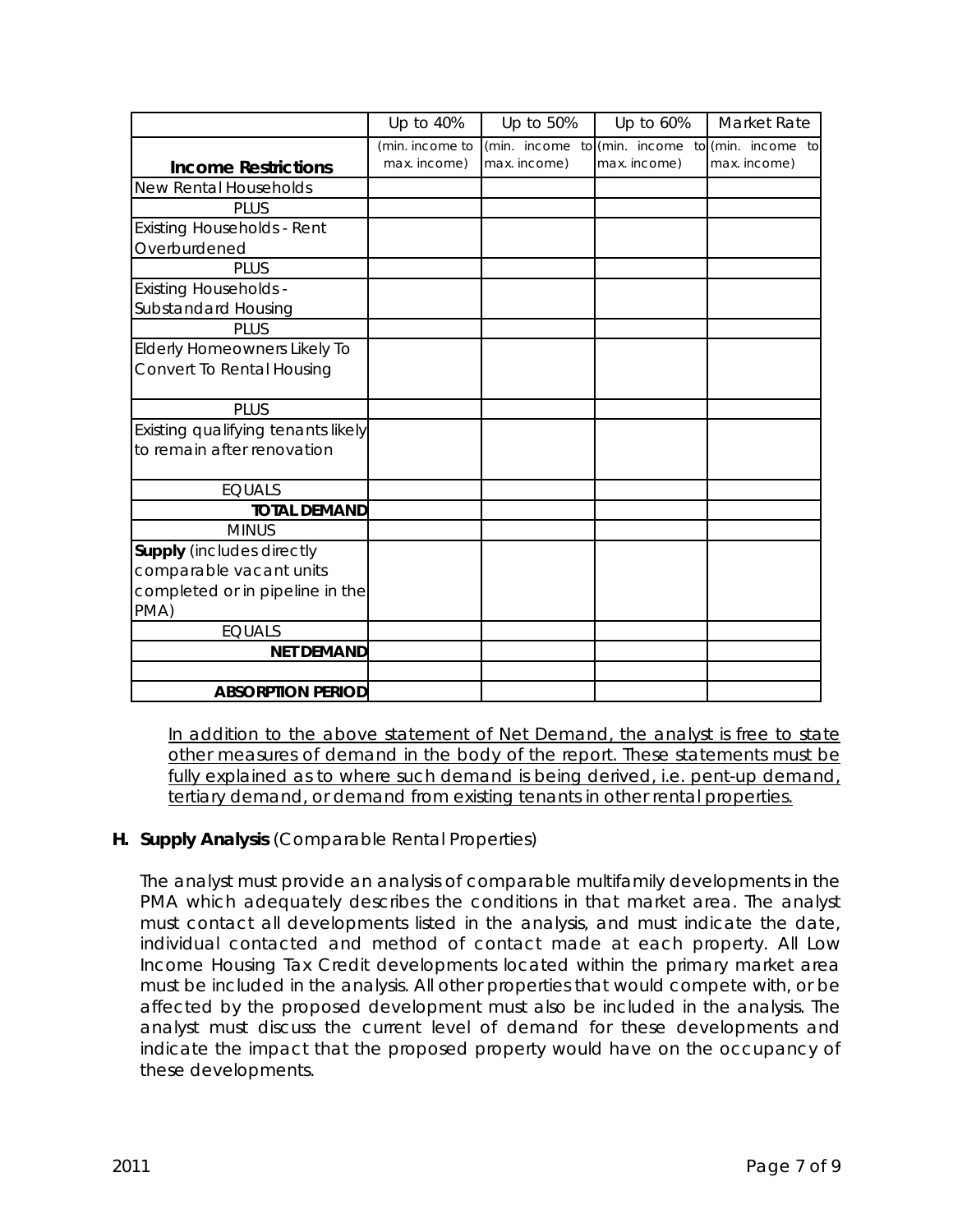The analyst must describe all multifamily housing developments located within the PMA which are under construction, or otherwise in the pipeline. Proposed rural developments for which a sufficient number of comparables does not exist, the analyst must select at least three (3) developments in adjacent localities with similar characteristics to be included in the analysis.

Properties selected to be comparables must be appropriately deemed so. The analyst must state which developments are most directly comparable and why. Family and elderly developments should not be considered as competitive with each other.

The following information must be listed for each comparable property:

- 1. Name, address & phone number of the development
- 2. Indicate family or elderly
- 3. Photographs
- 4. Breakdown of unit sizes by bedroom count
- 5. Square footage of each comparable unit type
- 6. Monthly rents and utility allowances
- 7. Age of development
- 8. List of amenities
- 9. Concessions offered, if any
- 10. Vacancy rates by bedroom count
- 11. Number of units receiving project based rental assistance
- 12. Federal or state assistance to the development should be noted

Data should be provided in a chart or table so as to facilitate comparison among the properties.

- **I. Conclusions and Recommendations**:Market analysts must provide a conclusion of the development as proposed in terms of market feasibility. If the analyst determines that modifications to the proposal could enhance market feasibility of the development, then those recommendations should be indicated in this section of the report. Any changes to capture rates or the absorption period resulting from those recommendations should be indicated as well.
- **J. Market Study Analyst Statement of Experience:** The study must contain the preparer's résumé and statement of experience.